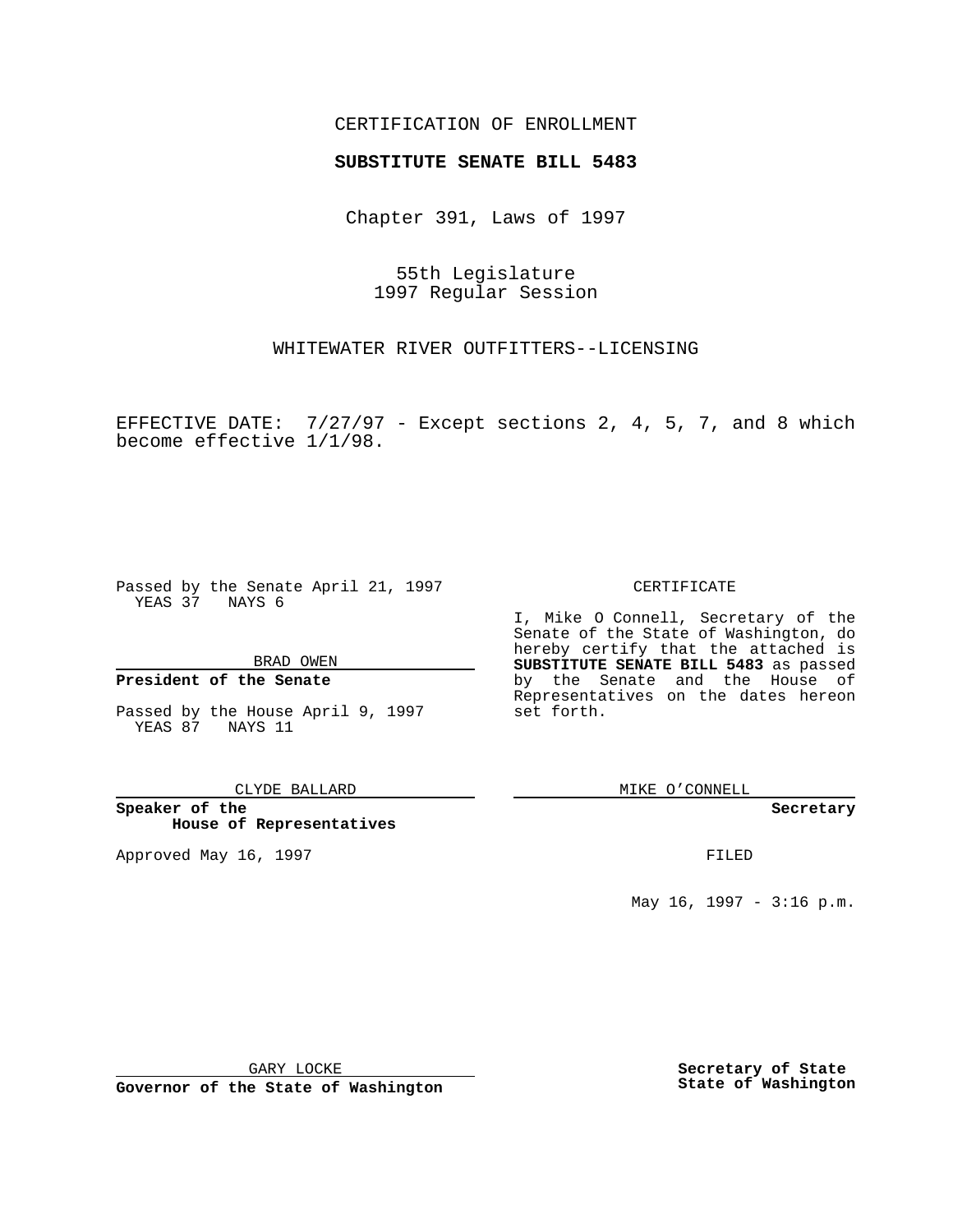## **SUBSTITUTE SENATE BILL 5483** \_\_\_\_\_\_\_\_\_\_\_\_\_\_\_\_\_\_\_\_\_\_\_\_\_\_\_\_\_\_\_\_\_\_\_\_\_\_\_\_\_\_\_\_\_\_\_

\_\_\_\_\_\_\_\_\_\_\_\_\_\_\_\_\_\_\_\_\_\_\_\_\_\_\_\_\_\_\_\_\_\_\_\_\_\_\_\_\_\_\_\_\_\_\_

### AS AMENDED BY THE HOUSE

Passed Legislature - 1997 Regular Session

### **State of Washington 55th Legislature 1997 Regular Session**

**By** Senate Committee on Natural Resources & Parks (originally sponsored by Senators Johnson, Oke, Snyder, Prentice, Kohl, Rossi, Spanel, Swecker and Schow)

Read first time 02/26/97.

 AN ACT Relating to licensing whitewater river outfitters; amending RCW 88.12.010, 88.12.235, 88.12.245, 88.12.255, 88.12.265, 88.12.275, and 19.02.050; adding new sections to chapter 88.12 RCW; prescribing penalties; and providing an effective date.

BE IT ENACTED BY THE LEGISLATURE OF THE STATE OF WASHINGTON:

 **Sec. 1.** RCW 88.12.010 and 1993 c 244 s 5 are each amended to read as follows:

 Unless the context clearly requires otherwise, the definitions in this section apply throughout this chapter.

 (1) "Boat wastes" includes, but is not limited to, sewage, garbage, marine debris, plastics, contaminated bilge water, cleaning solvents, paint scrapings, or discarded petroleum products associated with the use of vessels.

 (2) "Boater" means any person on a vessel on waters of the state of Washington.

 (3) "Carrying passengers for hire" means carrying passengers in a vessel on waters of the state for valuable consideration, whether given directly or indirectly or received by the owner, agent, operator, or other person having an interest in the vessel. This shall not include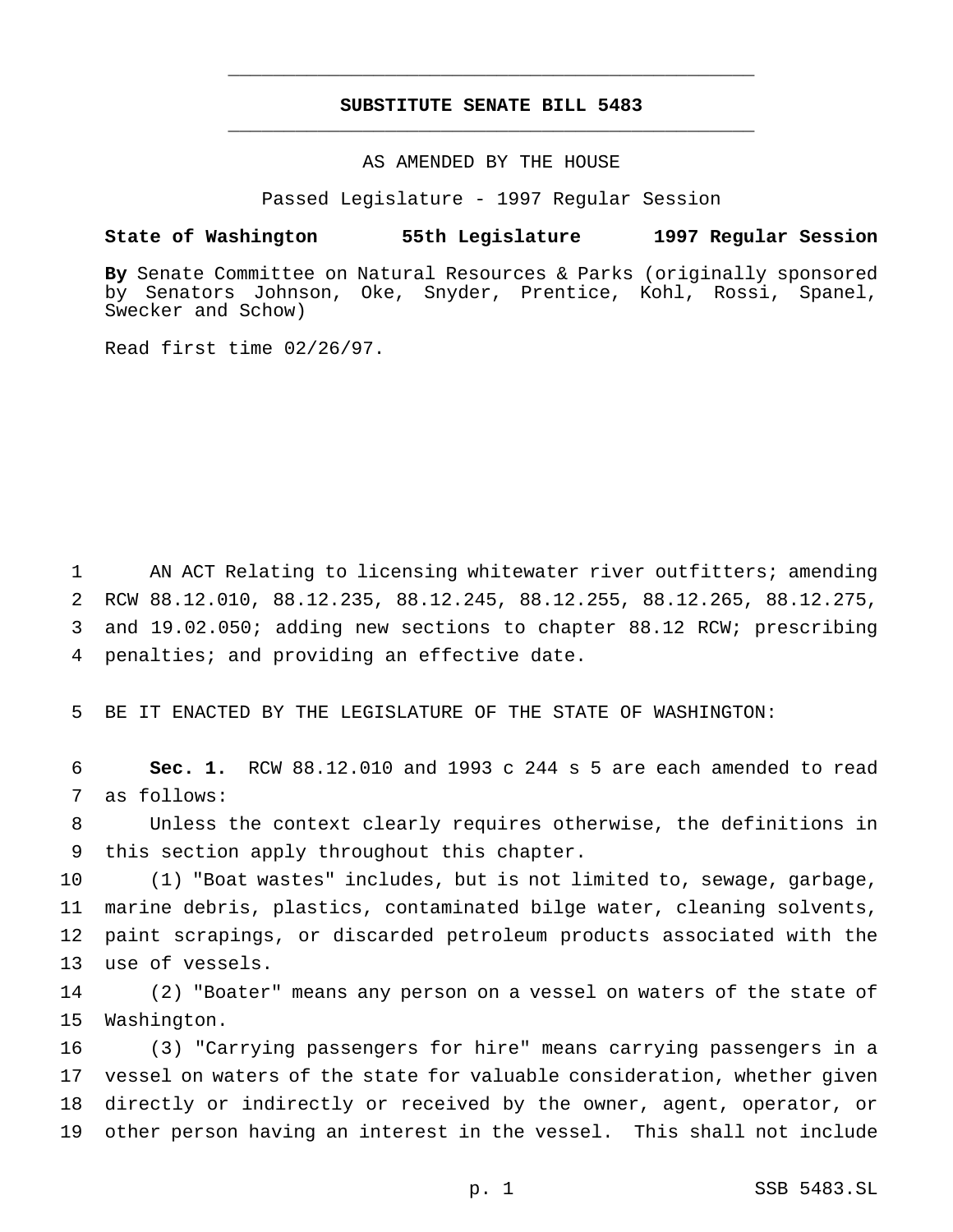trips where expenses for food, transportation, or incidentals are shared by participants on an even basis. Anyone receiving compensation for skills or money for amortization of equipment and carrying passengers shall be considered to be carrying passengers for hire on waters of the state.

(4) "Commission" means the state parks and recreation commission.

(5) "Darkness" means that period between sunset and sunrise.

 (6) "Environmentally sensitive area" means a restricted body of water where discharge of untreated sewage from boats is especially detrimental because of limited flushing, shallow water, commercial or recreational shellfish, swimming areas, diversity of species, the absence of other pollution sources, or other characteristics.

 (7) "Guide" means any individual, including but not limited to 14 subcontractors and independent contractors, engaged for compensation or 15 other consideration by a whitewater river outfitter for the purpose of operating vessels. A person licensed under RCW 77.32.211 or 75.28.780 17 and acting as a fishing guide is not considered a guide for the 18 purposes of this chapter.

 (8) "Marina" means a facility providing boat moorage space, fuel, or commercial services. Commercial services include but are not limited to overnight or live-aboard boating accommodations.

 ( $(\frac{8}{1})$ )  $(9)$  "Motor driven boats and vessels" means all boats and vessels which are self propelled.

  $((+9))$   $(10)$  "Muffler" or "muffler system" means a sound suppression device or system, including an underwater exhaust system, designed and installed to abate the sound of exhaust gases emitted from an internal combustion engine and that prevents excessive or unusual noise.

29  $((+10))$   $(11)$  "Operate" means to steer, direct, or otherwise have physical control of a vessel that is underway.

31  $((+11))$   $(12)$  "Operator" means an individual who steers, directs, or otherwise has physical control of a vessel that is underway or exercises actual authority to control the person at the helm.

 (( $(12)$ )) (13) "Observer" means the individual riding in a vessel who is responsible for observing a water skier at all times.

 $((+13))$   $(14)$  "Owner" means a person who has a lawful right to possession of a vessel by purchase, exchange, gift, lease, inheritance, or legal action whether or not the vessel is subject to a security interest.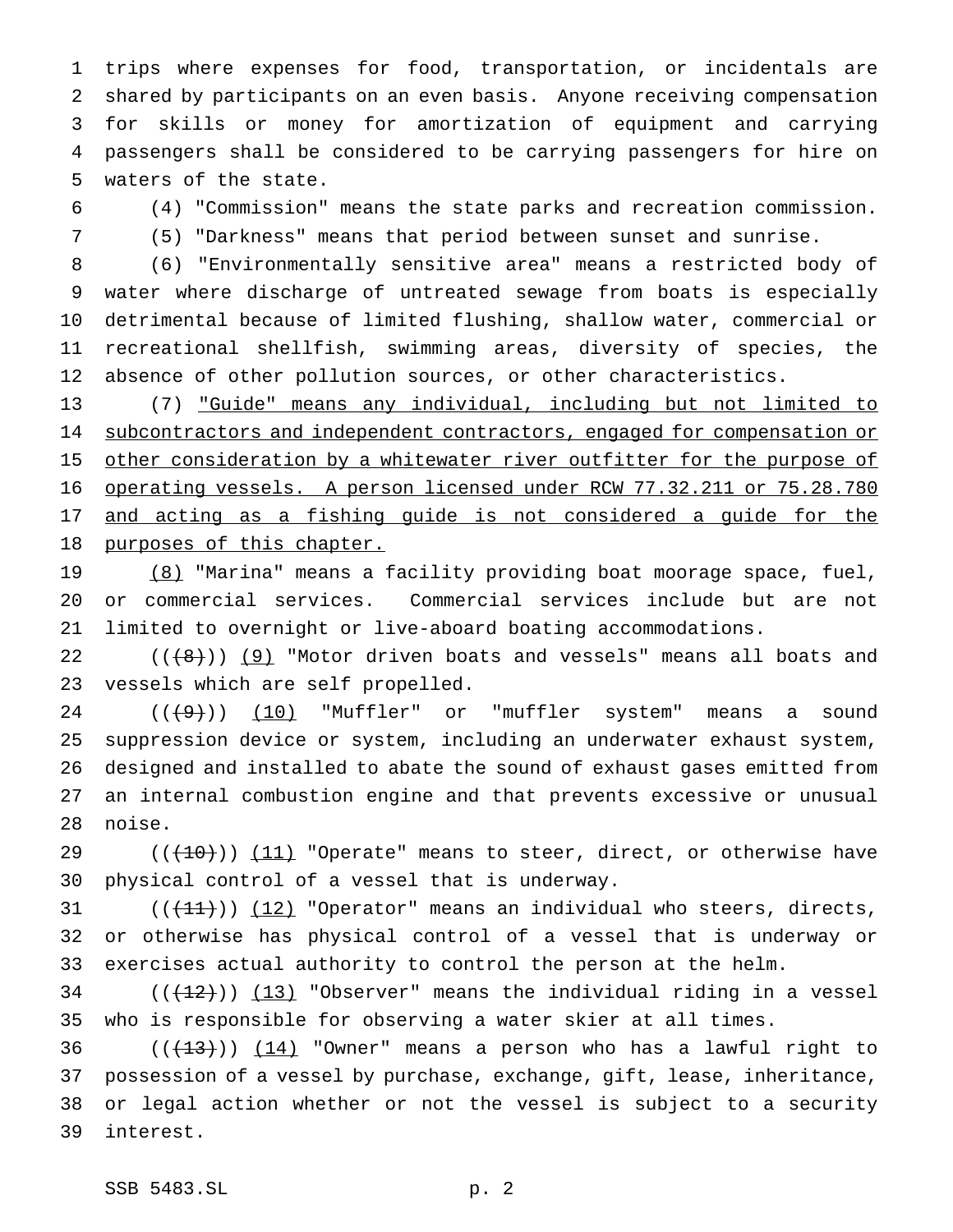1 (( $(14)$ )) (15) "Person" means any individual, sole proprietorship, partnership, corporation, nonprofit corporation or organization, limited liability company, firm, association, or other legal entity located within or outside this state.

 (16) "Personal flotation device" means a buoyancy device, life preserver, buoyant vest, ring buoy, or buoy cushion that is designed to float a person in the water and that is approved by the commission.

 $((+15))$   $(17)$  "Personal watercraft" means a vessel of less than sixteen feet that uses a motor powering a water jet pump, as its primary source of motive power and that is designed to be operated by a person sitting, standing, or kneeling on, or being towed behind the vessel, rather than in the conventional manner of sitting or standing inside the vessel.

14  $((+16))$   $(18)$  "Polluted area" means a body of water used by boaters that is contaminated by boat wastes at unacceptable levels, based on applicable water quality and shellfish standards.

17  $((+17))$   $(19)$  "Public entities" means all elected or appointed bodies, including tribal governments, responsible for collecting and spending public funds.

20 (( $(18)$ )) (20) "Reckless" or "recklessly" means acting carelessly and heedlessly in a willful and wanton disregard of the rights, safety, or property of another.

23  $((+19))$   $(21)$  "Sewage pumpout or dump unit" means:

 (a) A receiving chamber or tank designed to receive vessel sewage from a "porta-potty" or a portable container; and

 (b) A stationary or portable mechanical device on land, a dock, pier, float, barge, vessel, or other location convenient to boaters, designed to remove sewage waste from holding tanks on vessels.

29  $((+20))$   $(22)$  "Underway" means that a vessel is not at anchor, or made fast to the shore, or aground.

 $((+21))$   $(23)$  "Vessel" includes every description of watercraft on the water, other than a seaplane, used or capable of being used as a means of transportation on the water. However, it does not include inner tubes, air mattresses, and small rafts or flotation devices or toys customarily used by swimmers.

36  $((+22))$   $(24)$  "Water skiing" means the physical act of being towed behind a vessel on, but not limited to, any skis, aquaplane, kneeboard, tube, or any other similar device.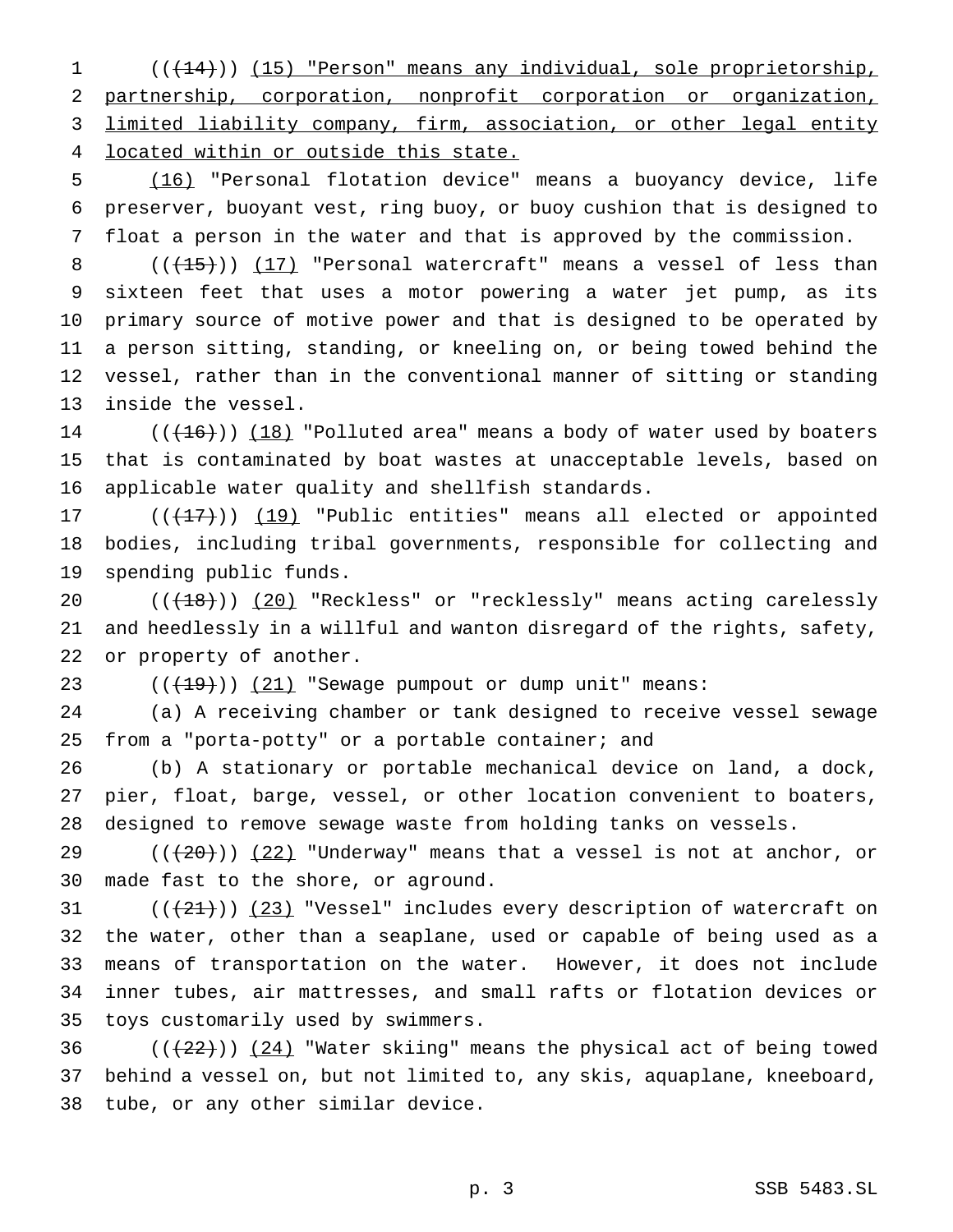(( $(23)$ )) (25) "Waters of the state" means any waters within the territorial limits of Washington state.

3 (( $(24)$ )) (26) "Whitewater river outfitter" means any person who is 4 advertising to carry or carries passengers for hire on any whitewater river of the state, but does not include any person whose only service on a given trip is providing instruction in canoeing or kayaking skills.

8 (27) "Whitewater rivers of the state" means those rivers and streams, or parts thereof, within the boundaries of the state as listed 10 in RCW 88.12.265 or as designated by the commission under section 10 of 11 this act.

 NEW SECTION. **Sec. 2.** A new section is added to chapter 88.12 RCW to read as follows:

 (1) No person shall act in the capacity of a paid whitewater river outfitter, or advertise in any newspaper or magazine or any other trade publication, or represent himself or herself as a whitewater river outfitter in the state, without first obtaining a whitewater river outfitter's license from the department of licensing in accordance with RCW 88.12.275.

 (2) Every whitewater river outfitter's license must, at all times, be conspicuously placed on the premises set forth in the license.

 **Sec. 3.** RCW 88.12.235 and 1993 c 244 s 27 are each amended to read as follows:

24 Except as provided in RCW  $88.12.275((\frac{4}{3}))$ , the commission of a 25 prohibited act or the omission of a required act under RCW 26 ((88.12.250)) 88.12.245 through 88.12.275 constitutes a misdemeanor, punishable as provided under RCW 9.92.030.

 **Sec. 4.** RCW 88.12.245 and 1993 c 244 s 30 are each amended to read as follows:

 (1) While carrying passengers for hire on whitewater rivers in this 31 state, the ((operator and owner of the vessel)) licensed whitewater 32 river outfitter shall comply with the following requirements at the beginning of every trip:

 (a) If using inflatable vessels, use only vessels with three or more separate air chambers;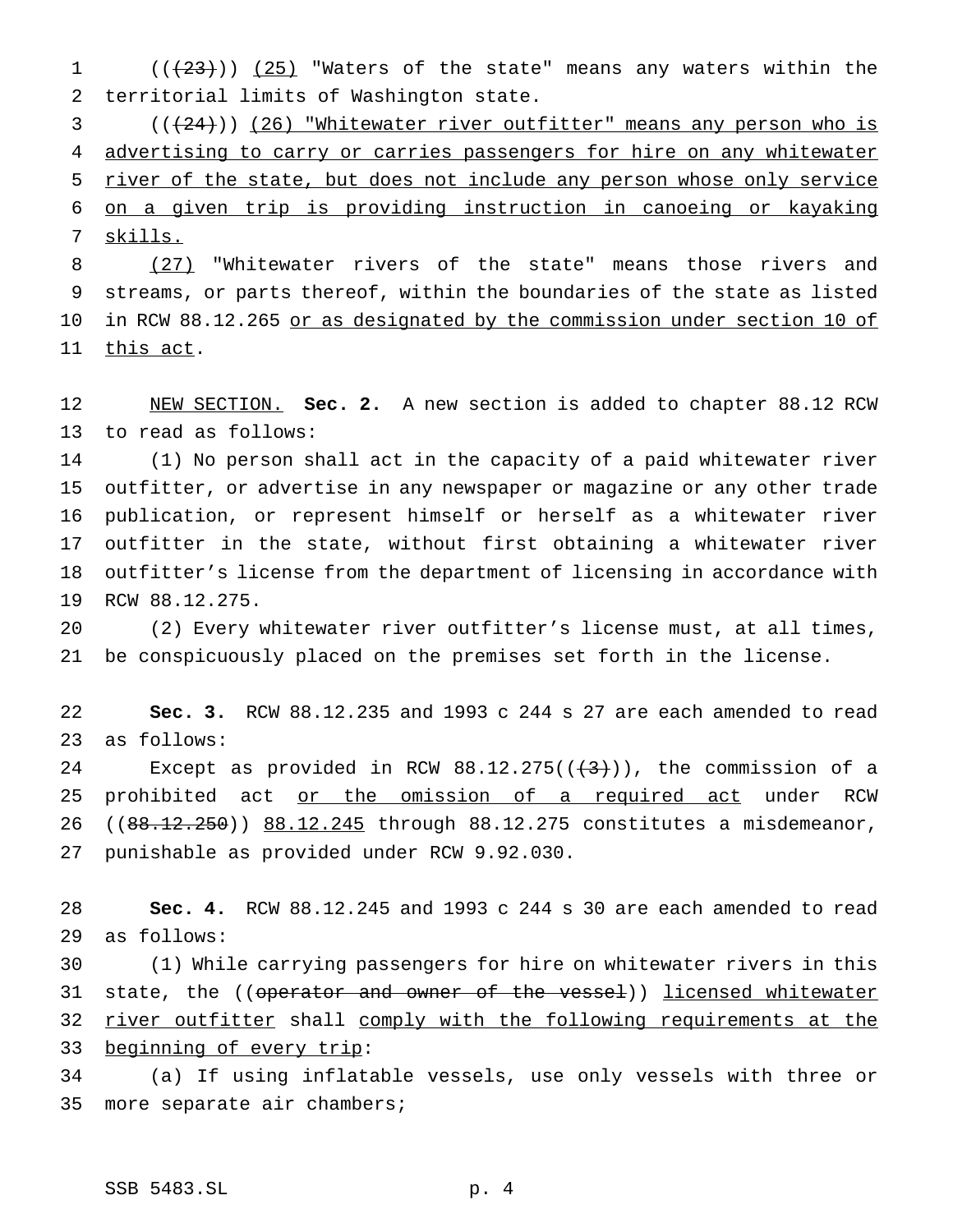1 (b) Ensure that all passengers ((and operators)) are wearing a 2 securely fastened United States coast guard-approved type V personal 3 flotation device of the proper size, and that all guides are wearing a 4 securely fastened United States coast guard-approved type III or type 5 V personal flotation device; 6 (c) Ensure that ((each vessel has accessible)) a spare United 7 States coast guard-approved type III or type V personal flotation 8 device in good repair is accessible to all vessels on each trip; 9 (d) Ensure that each vessel has on it a bagged throwable line with 10 a floating line and bag; 11 (e) Ensure that each vessel has accessible an adequate first-aid 12 kit; 13 (f) Ensure that each vessel has a spare propelling device; 14 (g) Ensure that a repair kit and air pump are accessible to 15 inflatable vessel; ((and)) 16 (h) Ensure that equipment to prevent and treat hypothermia is 17 accessible to all vessels on a tripi and 18 (i) Ensure that each vessel is operated by a guide who has complied 19 with the requirements of subsection (2) of this section. 20 (2) No person may ((operate on the whitewater rivers of this state 21 a vessel carrying passengers for hire unless the person)) act as a 22 guide unless the individual is at least eighteen years of age and has: 23 (a) Successfully completed a lifesaving training course meeting 24 standards adopted by the commission; 25 (b) Completed a program of guide training on whitewater rivers, 26 conducted by a guide instructor, which program must run for a minimum 27 of fifty hours on a whitewater river and must include at least the 28 following elements: 29 (i) Equipment preparation and boat rigging; 30 (ii) Reading river characteristics including currents, eddies, 31 rapids, and hazards; 32 (iii) Methods of scouting and running rapids; 33 (iv) River rescue techniques, including emergency procedures and 34 equipment recovery; and 35 (v) Communications with clients, including paddling and safety 36 instruction; and 37 (c) Completed at least one trip on an entire section of whitewater 38 river before carrying passengers for hire in a vessel on any such 39 section of whitewater river.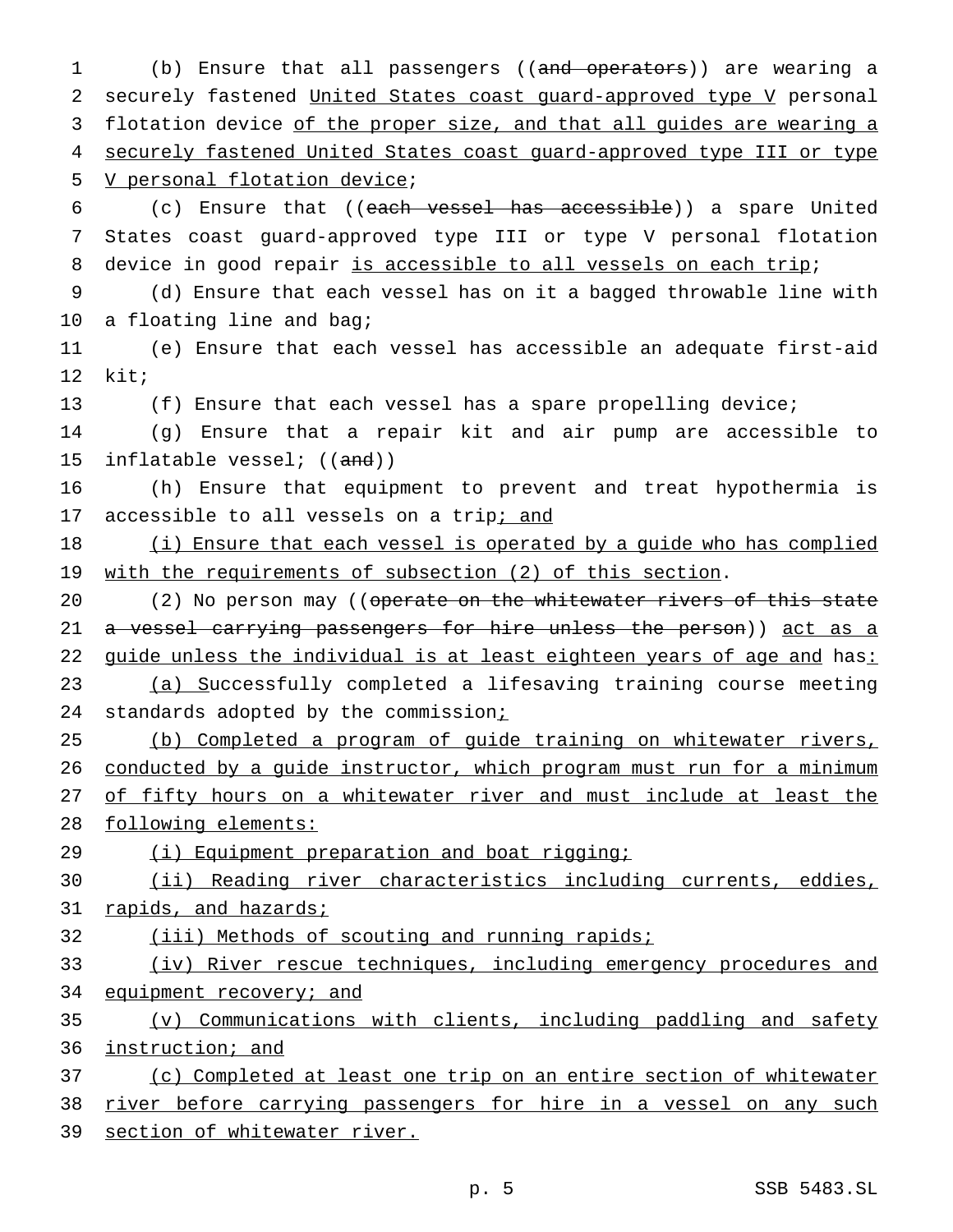(3) A guide instructor must have traveled at least one thousand five hundred river miles, seven hundred fifty of which must have been while acting as a guide.

 (4) Any person conducting guide training on whitewater rivers shall, upon request of a guide trainee, issue proof of completion to the guide completing the required training program.

 **Sec. 5.** RCW 88.12.255 and 1993 c 244 s 31 are each amended to read as follows:

9 (1) ((Vessel operators and passengers)) Whitewater river outfitters 10 <u>and guides</u> on any trip carrying passengers for hire on whitewater rivers of the state shall not allow the use of alcohol during the course of a trip on a whitewater river section in this state.

 (2) Any vessel carrying passengers for hire on any whitewater river section in this state must be accompanied by at least one other vessel 15 ((under the supervision of the same operator or owner or)) being 16 operated by a ((person registered under RCW 88.12.275)) licensed 17 whitewater river outfitter or ((an operator)) a guide under the 18 direction or control of a ((person registered under RCW 88.12.275)) licensed whitewater river outfitter.

 **Sec. 6.** RCW 88.12.265 and 1986 c 217 s 8 are each amended to read as follows:

Whitewater river sections include but are not limited to:

(1) Green river above Flaming Geyser state park;

- (2) Klickitat river above the confluence with Summit creek;
- (3) Methow river below the town of Carlton;
- (4) Sauk river above the town of Darrington;
- (5) Skagit river above Bacon creek;
- (6) Suiattle river;
- (7) Tieton river below Rimrock dam;

 (8) Skykomish river below Sunset Falls and above the Highway 2 bridge one mile east of the town of Gold Bar;

 (9) Wenatchee river above the Wenatchee county park at the town of Monitor;

(10) White Salmon river; and

 (11) Any other section of river designated a "whitewater river 36 section" by the ((interagency committee for outdoor recreation. Such 37 river sections shall be class two or greater difficulty under the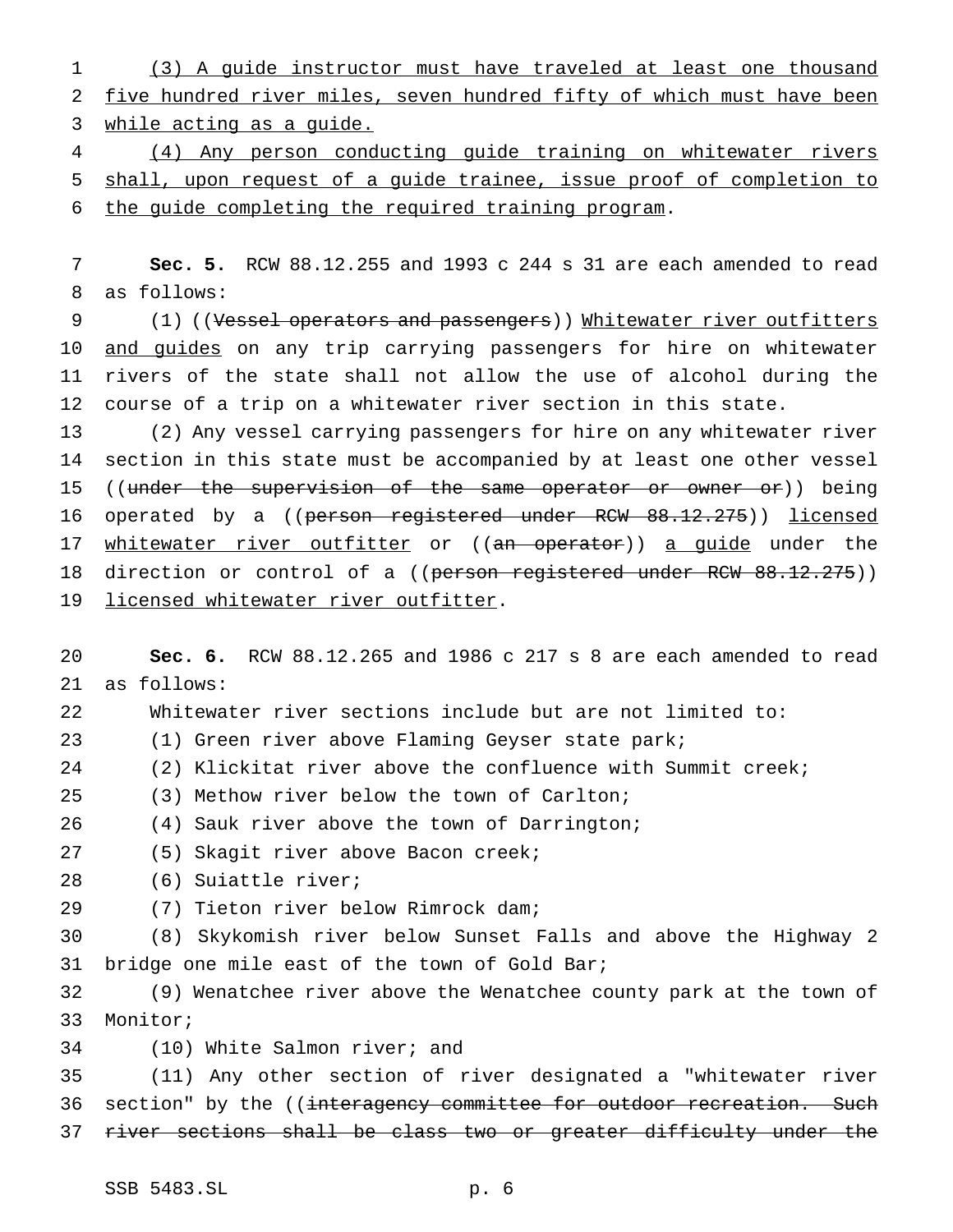1 international scale of whitewater difficulty)) commission under section

2 10 of this act.

3 **Sec. 7.** RCW 88.12.275 and 1995 c 399 s 216 are each amended to 4 read as follows:

5 (1) ((Any person carrying passengers for hire on whitewater river 6 sections in this state may register with the department of licensing. 7 Each registration application shall be submitted annually on a form 8 provided by the department of licensing)) The department of licensing 9 shall issue a whitewater river outfitter's license to an applicant who 10 submits a completed application, pays the required fee, and complies 11 with the requirements of this section.

 (2) An applicant for a whitewater river outfitter's license shall make application upon a form provided by the department of licensing. 14 The form must be submitted annually and ((shall)) include the following information:

16 (a) The name, residence address, and residence telephone number, 17 and the business name, address, and telephone number of the 18 ((registrant)) applicant;

19 (b) Certification that all employees, subcontractors, or 20 independent contractors hired as guides meet training standards under 21 RCW 88.12.245(2) before carrying any passengers for hire;

22 (c) Proof that the ((registrant)) applicant has liability insurance 23 for a minimum of three hundred thousand dollars per claim for 24 occurrences by the ((registrant)) applicant and the ((registrant's)) 25 applicant's employees that result in bodily injury or property damage. 26 All quides must be covered by the applicant's insurance policy; ((and 27 (c)) (d) Certification that the ((registrant)) applicant will 28 maintain the insurance for a period of not less than one year from the

29 date of ((registration)) issuance of the license; and

30 (e) Certification by the applicant that for a period of not less 31 than twenty-four months immediately preceding the application the 32 applicant:

33 (i) Has not had a license, permit, or certificate to carry 34 passengers for hire on a river revoked by another state or by an agency 35 of the government of the United States due to a conviction for a 36 violation of safety or insurance coverage requirements no more 37 stringent than the requirements of this chapter; and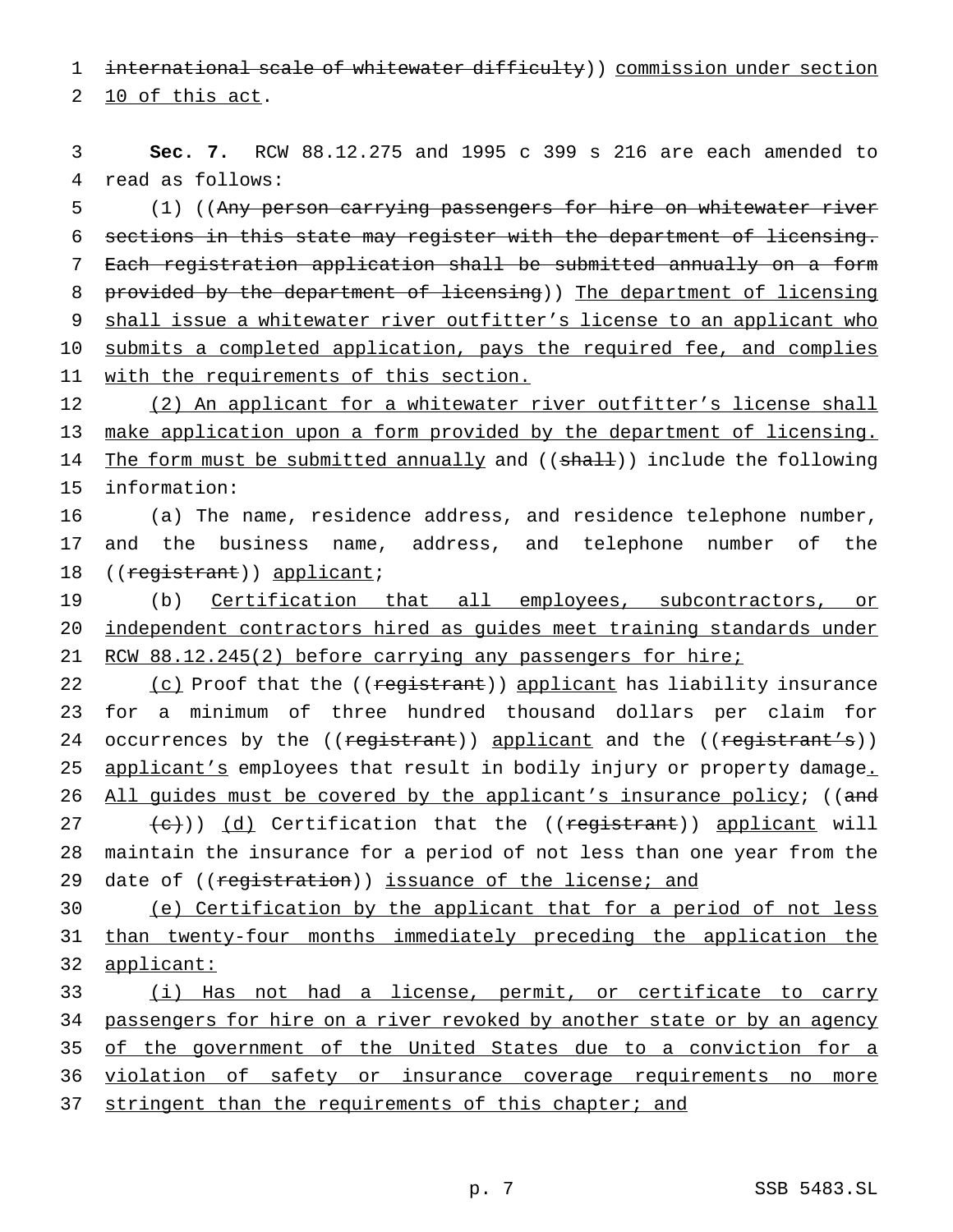(ii) Has not been denied the right to apply for a license, permit, 2 or certificate to carry passengers for hire on a river by another state.

 (( $\left(\frac{1}{2}\right)$ ) (3) The department of licensing shall charge a fee for each application, to be set in accordance with RCW 43.24.086.

 $((+3+))$   $(4)$  Any person advertising or representing ((themselves)) himself or herself as ((having registered under this section)) a 8 whitewater river outfitter who is not currently ((registered)) licensed is guilty of a gross misdemeanor.

 $((+4))$   $(5)$  The department of licensing shall submit annually a 11 list of ((registered)) licensed persons and companies to the department of community, trade, and economic development, tourism promotion division.

 $((+5))$  <u>(6)</u> If an insurance company cancels or refuses to renew 15 insurance for a ((registrant during the period of registration)) 16 licensee, the insurance company shall notify the department of licensing in writing of the termination of coverage and its effective date not less than thirty days before the effective date of termination.

 (a) Upon receipt of an insurance company termination notice, the 21 department of licensing shall send written notice to the ((registrant)) 22 licensee that on the effective date of termination the department of 23 licensing will suspend the ((registration)) license unless proof of insurance as required by this section is filed with the department of licensing before the effective date of the termination.

 (b) If an insurance company fails to give notice of coverage termination, this failure shall not have the effect of continuing the coverage.

29 (c) The department of licensing may suspend ((or revoke 30 registration)) a license under this section if the ((registrant)) 31 licensee fails to maintain in full force and effect the insurance required by this section.

33  $((+6))$   $(7)$  The state of Washington shall be immune from any civil 34 action arising from ((a registration)) the issuance of a license under this section.

 NEW SECTION. **Sec. 8.** A new section is added to chapter 88.12 RCW to read as follows: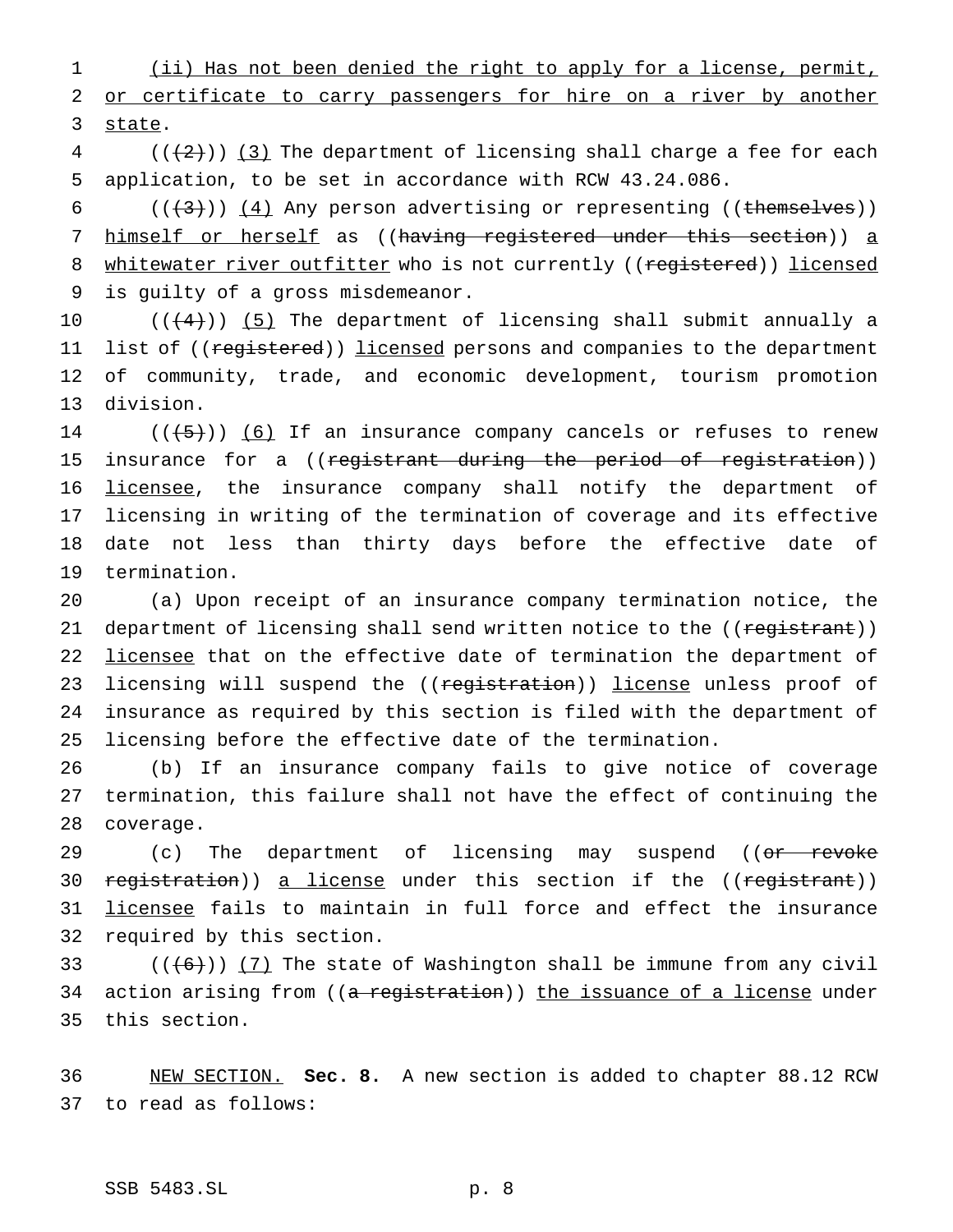Within five days after conviction for any of the provisions of RCW 88.12.245 through 88.12.275, the court shall forward a copy of the judgment to the department of licensing. After receiving proof of conviction, the department of licensing may suspend the license of any whitewater river outfitter for a period not to exceed one year or until proof of compliance with all licensing requirements and correction of the violation under which the whitewater river outfitter was convicted.

 NEW SECTION. **Sec. 9.** A new section is added to chapter 88.12 RCW to read as follows:

 The department of licensing may adopt and enforce such rules, including the setting of fees, as may be consistent with and necessary to implement RCW 88.12.275. The fees must approximate the cost of administration. The fees must be deposited in the master license account.

 NEW SECTION. **Sec. 10.** A new section is added to chapter 88.12 RCW to read as follows:

 The commission shall adopt rules that designate as whitewater rivers all sections of rivers with at least one class III rapid or greater, as described in the American Whitewater Affiliation's whitewater safety code. The commission is authorized to consider the imposition of a schedule of fines for minor violations.

 **Sec. 11.** RCW 19.02.050 and 1994 c 264 s 8 are each amended to read as follows:

24 ( $(\frac{1}{(1)})$ ) The legislature hereby directs the full participation by the following agencies in the implementation of this chapter:

26  $((+a))$   $(1)$  Department of agriculture;

 $((+b))$   $(2)$  Secretary of state;

28  $((\{e\})$   $(3)$  Department of social and health services;

29  $((\{d\}) \ (4)$  Department of revenue;

30  $((\text{+e}))(5)$  Department of fish and wildlife;

31  $((\text{f}+\text{f}))$  (6) Department of employment security;

(( $\left(\frac{1}{9} \right)$ ) (7) Department of labor and industries;

  $((+h))$   $(8)$  Department of community, trade, and economic development;

35  $((\overleftrightarrow{t}))$  (9) Liquor control board;

36  $((\overrightarrow{})\)$   $(10)$  Department of health;